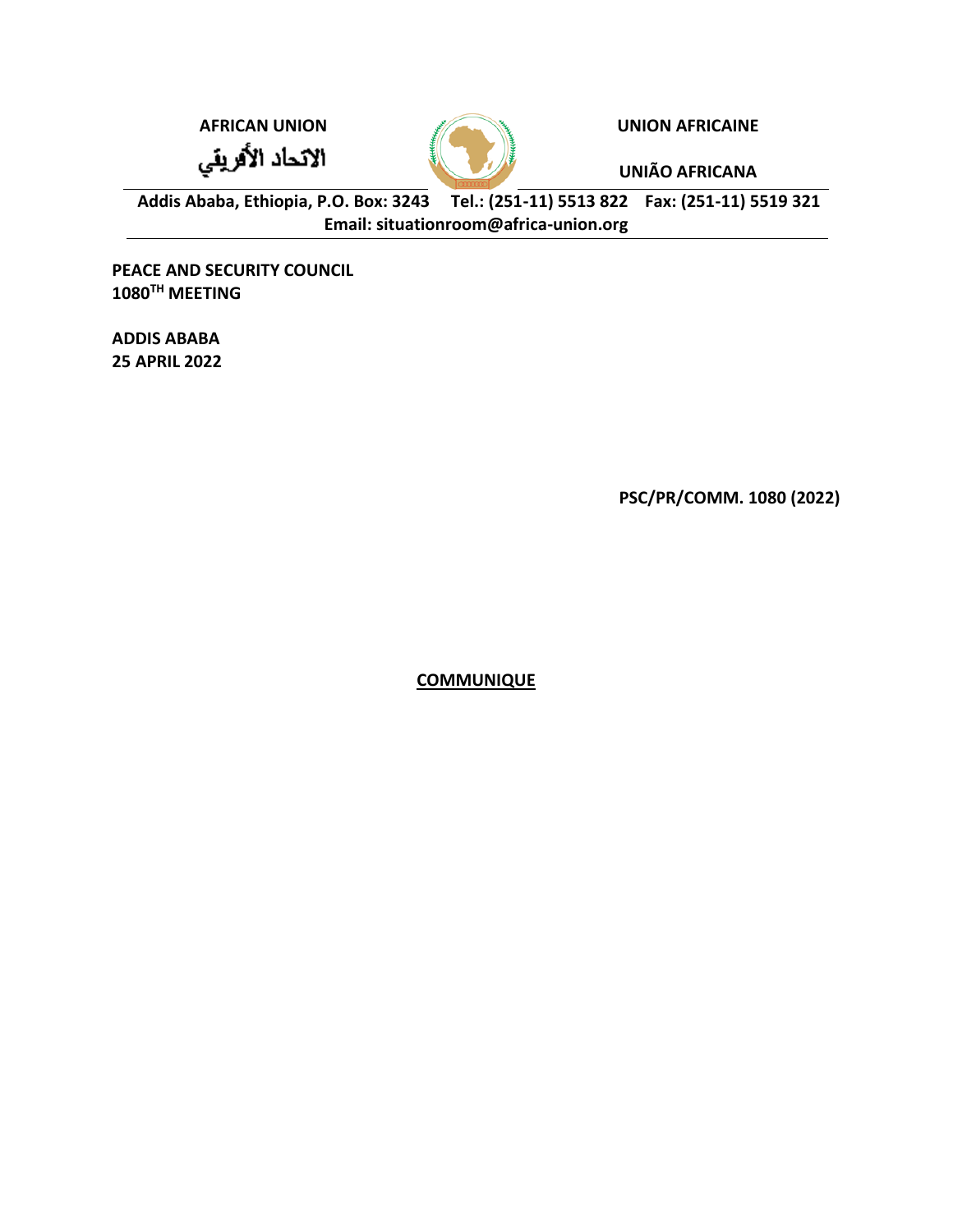## **COMMUNIQUE**

## **Adopted by the Peace and Security Council (PSC) of the African Union (AU) at its 1080th meeting held on 25 April 2022 on the Reflection on Youth, Peace and Security in Africa:**

## The Peace and Security Council,

*Recalling* the African Youth Charter adopted by the 7th Ordinary Session of AU Assembly of Heads of States and Government held in Banjul, The Gambia, on 2 July 2006, particularly, Article 17, which recognizes the critical role of the youth in promoting peace and security in Africa;

*Also recalling* Assembly Decisions related to the theme, including [Assembly/AU/Dec.591 (XXVI)], adopted by the 26th Ordinary Session of the AU Assembly of Heads of State and Government held in Addis Ababa, Ethiopia, from 30 to 31 January 2016, and [Assembly/AU/Dec.753(XXXIII)] adopted by the 33rd Ordinary Session of the AU Assembly of Heads of State and Government held from 9 to 10 February 2020; PSC decisions, in particular Communique [PSC/PR/COMM.1067(2022) adopted at its 1067th meeting held on 3 March 2022, as well as the United Nations Security Council Resolutions on youth, peace and security;

*Faithful* to the realization of Agenda 2063, particularly, Aspirations 4 and 6, envisioning a peaceful and secure Africa and an Africa whose development is people-driven, relying on the potential offered by its people, especially women and youth and caring for children;

*Having taken special note of* the keynote address by H.E. Évariste Ndayishimiye, President of the Republic of Burundi and Guest of Honour; and the opening remarks made by H.E. Ambassador Willy Nyamitwe, the Chairperson of the PSC for April 2022 and the Permanent Representative of the Republic of Burundi; statements by H.E Ambassador Albert Shingiro, Minister of Foreign Affairs and Development Cooperation of the Republic of Burundi, and H.E. Ambassador Bankole Adeoye, AU Commissioner for Political Affairs, Peace and Security;

*Also noting* the statement by Ms. Chido Cleopatra Mpemba, the Special Envoy of the Chairperson of the AU Commission on Youth, the presentation of the outcome of the Continental Dialogue on Youth, Peace and Security by Mr. Achaleke Christian Leke, African Union Youth Ambassador for Peace representing Central Africa, and the statement by the Special Representative of the Secretary-General and Head of the United Nations Office to the African Union (UNOAU), and the representative of UN Resident Coordinator in Burundi and United Nations Development Programme (UNDP);

## Acting under Article 7 of its Protocol, the Peace and Security Council:

1. *Welcomes* the successful convening of the Continental Dialogue on Youth, Peace and Security in Bujumbura, Burundi, from 23 to 24 April 2022; in this regard, *expresses profound gratitude* to H.E. Évariste Ndayishimiye, President of the Republic of Burundi and the people of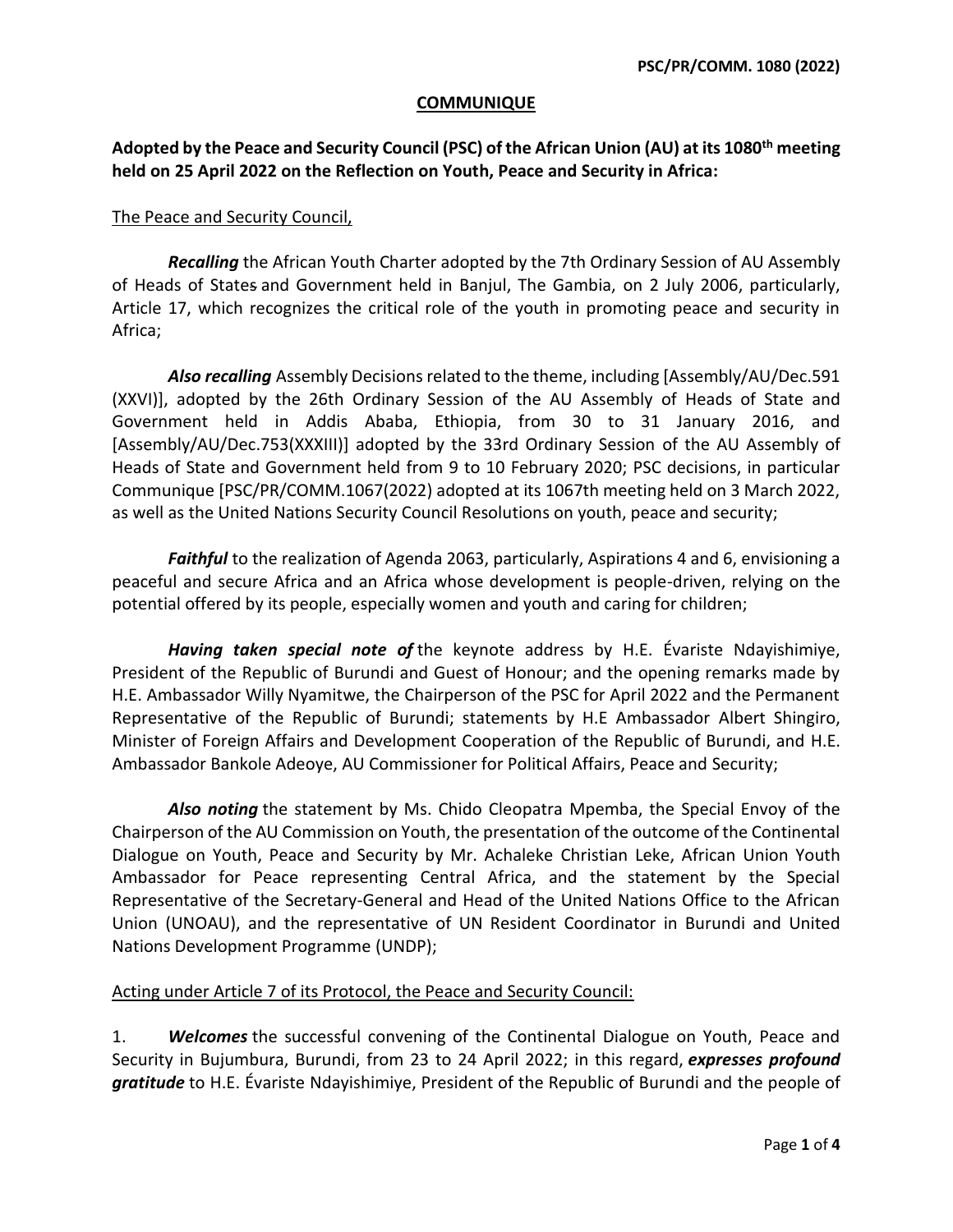Burundi for the laudable initiative of the Continental Dialogue in advancing the youth, peace and security agenda in Africa;

2. *Commends* the Government and people of Burundi for their efforts in prioritizing youth inclusion in peace and security, as well as capacitating the youth through various initiatives, including the creation of a Youth Bank and financing youth's entrepreneurship, to spearhead development activities in the Country; *encourages* other Member Statesto emulate the practical model of youth's inclusion with a view to achieve social cohesion and promote a culture of living together in peace, as well as prevent youth radicalization by extremist and terrorist groups;

3. *Underscores* the crucial role that the youth play nationally, regionally, and at the Continental level in the promotion of peace, security and stability, as well as socio-economic development, within the framework of implementing the AU Master Roadmap of Practical Steps to Silencing the Guns in Africa and the Continental Framework on Youth, Peace and Security;

4. *Urges* the Special Envoy of the Chairperson of the AU Commission on Youth and the African Youth Ambassadors for Peace (AYAPs), in close collaboration with Youth Focal Points in the RECs/RMs, to scale up their engagements to promote youth involvement in conflict prevention, resolution and transformation in pursuance of sustainable peace and socio-economic development from the grassroots levels; in this regard, *stresses* the need to capacitate the AYAPs to enable them to effectively champion youth issues on the Continent;

5. *Calls upon* the youth in the Continent to unite, harness their talents, strengths and creativity to transform Africa and achieve sustainable peace, security, stability and socioeconomic development; and *stresses* the need for youth to promote African languages, including Kiswahili, as one of the means and ways of bridging the divide amongst the youth, and achieve regional integration;

6. *Highlights* the importance of interventions aimed at further building the resilience of the youth and human capacity development to ensure self-sufficiency, including through access to quality education, vocational training, short term livelihood and entrepreneurship assistance, and establishing youth cooperatives and advisory boards to ensure safe and inclusive spaces for youth participation in socio-economic activities; and *urges* Member states to establish socioeconomic programs aimed at ushering the youth into money economy;

7. *While underlining the need* for opening access to social media in order to connect the youth of the Continent, *emphasizes* the imperative guarding against the spread of misinformation and hate speech, as well as the need to balance between the right to access social media with the right to regulate its use by the State;

8. *Reiterates its call upon* Member States to sign, ratify and domesticate the African Youth Charter, and redouble efforts to implement UN Security Council Resolutions 2250 (2015) and 2419 (2018);